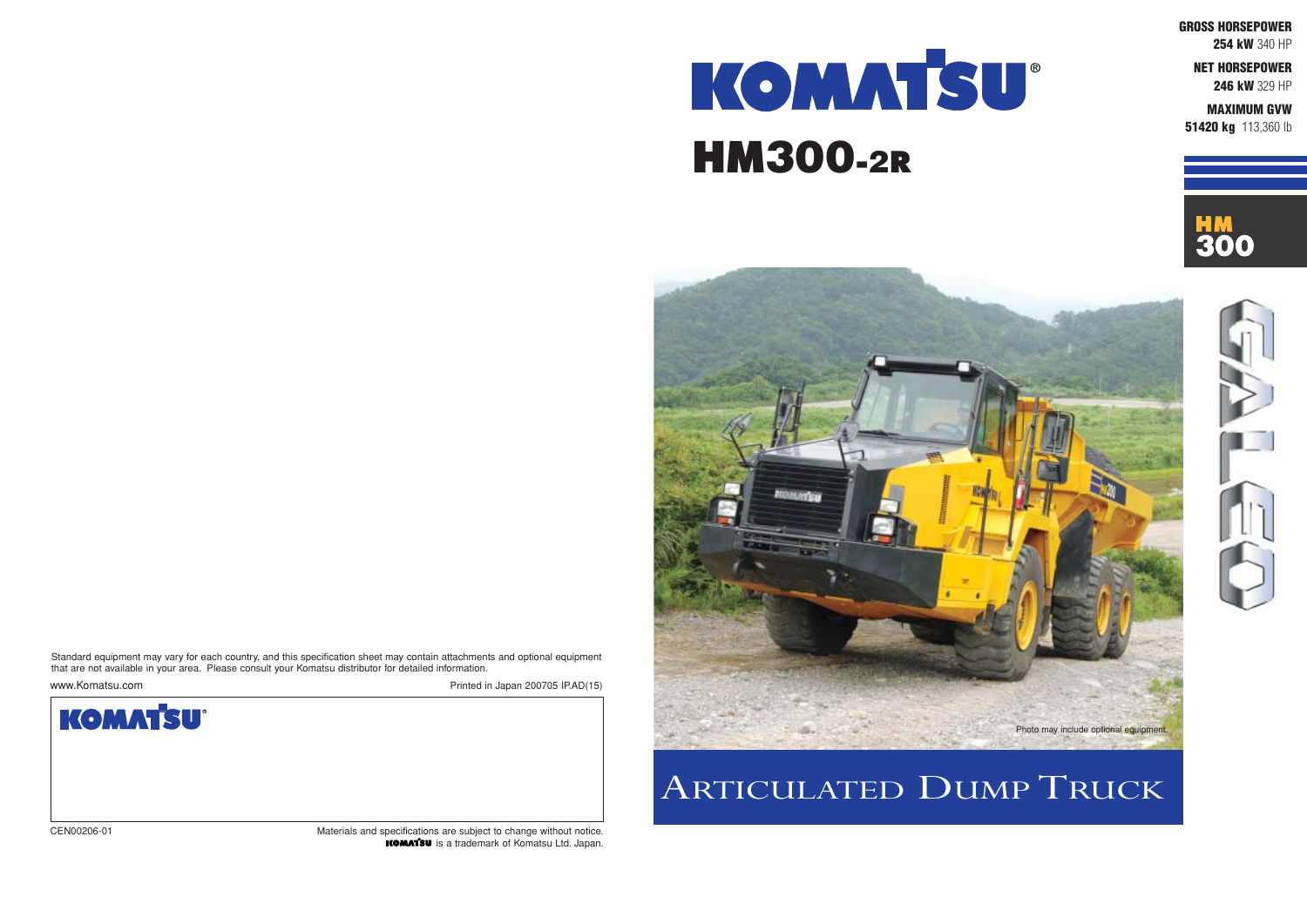## **WALK-AROUND**

## **HM300-2R HM300-2R <sup>A</sup> <sup>R</sup> TICULATED <sup>D</sup> UMP <sup>T</sup> <sup>R</sup> UCK ARTICULATED DUMP TRUCK**

*Hydro-pneumatic Suspension for all terrains.* 

The hydro-pneumatic suspension in both front and rear suspensions assures a comfortable ride even over rough terrain.

### *Differential locks provide excellent traction in rough terrain.*

**Tiltable cab** can be tilted rearward 32 degrees to provide easy service.

> The oil-cooled multiple-disc interaxle lock can be turned on and off during travel. In addition, the limited slip differentials prevent the tires on either side from slipping on soft ground for maximum traction.

- The wide cab offers a comfortable operator and passenger environment
- Viscous mounts support the cab while absorbing vibrations and noise
- Low-noise cab through improved sealing with integrated floor Interior noise level 76 dB(A)
- Additional front under view mirrors provide superior visibility
- Air suspension seat is standard
- Power window (L.H)

### *Komatsu designed, electronically controlled transmission for a comfortable ride.*

F6-R2 counter-shaft type transmission with K-ATOMiCS (Komatsu Advanced Transmission with Optimum Modulation Control System).Transmission shift hold button optimizes the operator control

### *Wide, spacious cab with excellent visibility*

### *High capacity, reliable, continuously cooled, wet type multiple-disc brakes and retarder*

● Fully hydraulic controlled wet multiple-disc brake ● Retarder Absorbing Capacity (continuous descent) **370 kW** 496 HP

### *Easy-to-Load Body*

- Heaped capacity **16.6 m3** 21.7 yd3
- Low loading height **2790 mm** 9'2"

300

● High strength body constructed of thick wear-resistant steel having 400 Brinell hardness

### *High performance and Komatsu SAA6D125E-5 engine*

- Gross horsepower **254 kW** 340HP
- Engine power mode selection system realizes both greater productivity and improved fuel economy
- Higher engine output and torque improve productivity in all applications

## *Fully hydraulic articulated steering*

● Light and easy operation

**KOMATSU** 

**Million** 

● Minimum turning radius **7.96 m** 26'1"

*The HM300-2R offers all around maximum productivity with faster travel speed and many features that enhance efficiency, while reducing maintenance costs. From rough terrain construction sites to landfills - the HM300-2R has the competitive edge.*



**GROSS HORSEPOWER 254 kW** 340 HP @ 2000 rpm

**NET HORSEPOWER 246 kW** 329 HP @ 2000 rpm

> **MAXIMUM GVW 51420 kg** 113,360 lb



Building on the technology and expertise Komatsu has accumulated since its establishment in 1921, GALEO presents customers worldwide with a strong, distinctive image of technological innovation and exceptional value. The GALEO brand will be employed for Komatsu's full lineup of advanced construction and mining equipment. Designed with high productivity, safety and environmental considerations in mind, the machines in this line reflect Komatsu's commitment to contributing to the creation of a better world.

*Genuine Answers for Land & Environment Optimization*

Photo may include optional equipment.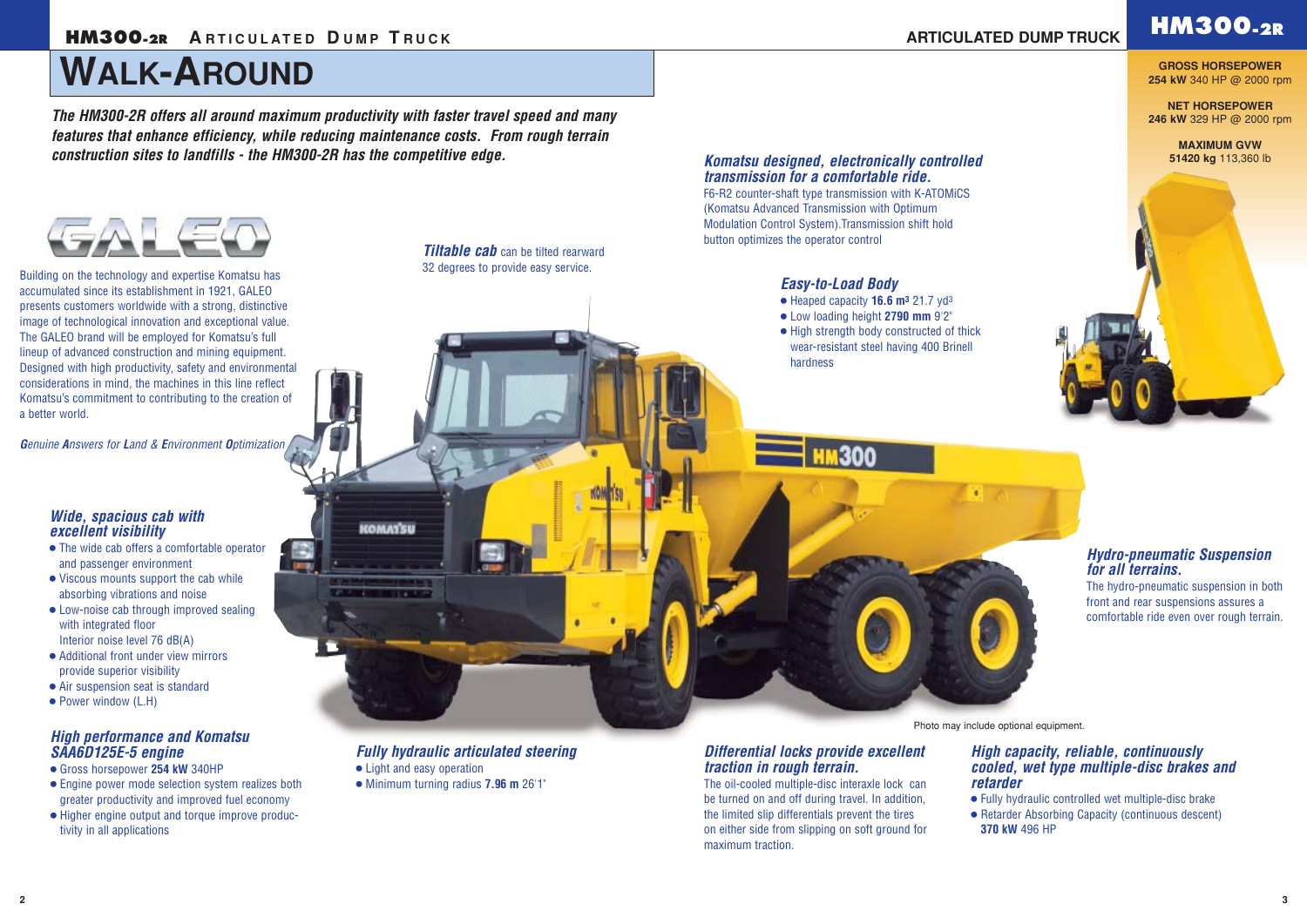#### **Komatsu Designed Differential Locking Systems**

The full-time six-wheel drive system reduces slippage. A wet multiple-disk interaxle clutch also locks the three axles in unison for greater traction. The interaxle lock can be switched on and off while the truck is travelling, thereby boosting productivity. In addition, limited slip differentials prevent the tires on either side from slipping on soft ground.

#### **Hydraulically Controlled Wet Multiple-Disc Brakes and Retarder**

Wet multiple-disc brakes with proven performance in larger articulated and rigid trucks are tailored for use in the HM300. The large-capacity, continuously cooled,wet-multiple disc brakes also function as a highly responsive retarder which gives the operator greater confidence at higher speeds when travelling downhill.

Retarder Absorbing Capacity (continuous descent): **370 kW** 496 HP

#### **Large Capacity Body and Box Section Frame Structure**

The HM300 has the large heaped capacity of **16.6 m3** 21.7yd3 body. The low loading height of **2790 mm** 9'2" enables easy loading. The body is built of high strength wear-resistant steel with a Brinell hardness of 400, and the body shape provides excellent load stability. Rugged enough for the toughest jobs, the HM300's frame is designed using a rigid box structure with connecting torque tubes made of high strength low alloy steel.

#### **Articulated Steering**

Fully hydraulic articulated steering offers low-effort operating performance and maneuverability. A minimum turning radius of only **7.96 m** 26'1" provides ability to work in tight areas.

#### **Komatsu Designed Electronically Controlled Countershaft Transmission**

The Komatsu designed Electronically Controlled Transmission called K-ATOMiCS has been a success in Komatsu's rigid dump trucks. The electronic clutch modulation system ensures proper clutch pressure when the clutch is engaged. The total control system controls both the engine and transmission by monitoring the vehicle conditions. This high technology system assures smooth shifts without shock and maximizes power train life.

### **HM300.2R ARTICULATED DE ARTICULATE**





*The combination of high travel speeds and an efficient engine delivers maximum productivity at the lowest cost.*

#### **Komatsu Technology**



Komatsu develops and produces all major components, such as engines, electronics and hydraulic components, in house.

With this "Komatsu Technology," and adding customer feedback, Komatsu is achieving great advancement in technology.

To achieve both high levels of productivity and economical performance, Komatsu has developed the main components with a total control system.

The result is a new generation of high performance and environment friendly machines.

#### **High Performance Komatsu SAA6D125E-5 Engine**

Powerful turbocharged and air-to-air aftercooled Komatsu SAA6D125E-5 engine provides **254 kW** 340 HP. This engine realizes high power in low fuel consumption with Common Rail Injection system (CRI), and thus it delivers higher travel speeds with high horsepower. Also high torque at low speed, impressive acceleration, and low fuel consumption ensure maximum productivity.



#### **Engine Power Mode Selection System**

The system allows selection of the appropriate mode between two modes <Power mode > or <Economy mode> according to each working condition. The mode is easily selected with a switch in the operator's cab.

#### **Power mode**

Great productivity can be attained by taking a full advantage of high output power. It is appropriate for job sites where larger production at uphill-hauling is required.

#### **Economy mode**

Engine speeds of the maximum output, downshift, and upshift are set to a lower level. It is appropriate for light work on the flat ground.



#### **Hydro-pneumatic Suspension**

Hydro-pneumatic suspension with proven performance in larger articulated and rigid trucks is tailored for use in the HM300.

The front axle hydro-pneumatic suspension employs "De Dion" type design, allowing the machine to ride more smoothly over bumps. The rear-axles are mounted on a dynamic equalizer structure equipped with hydro-pneumatic suspension. The entire vehicle's suspension delivers a comfortable ride and maximizes productivity.

## **PRODUCTIVITY FEATURES**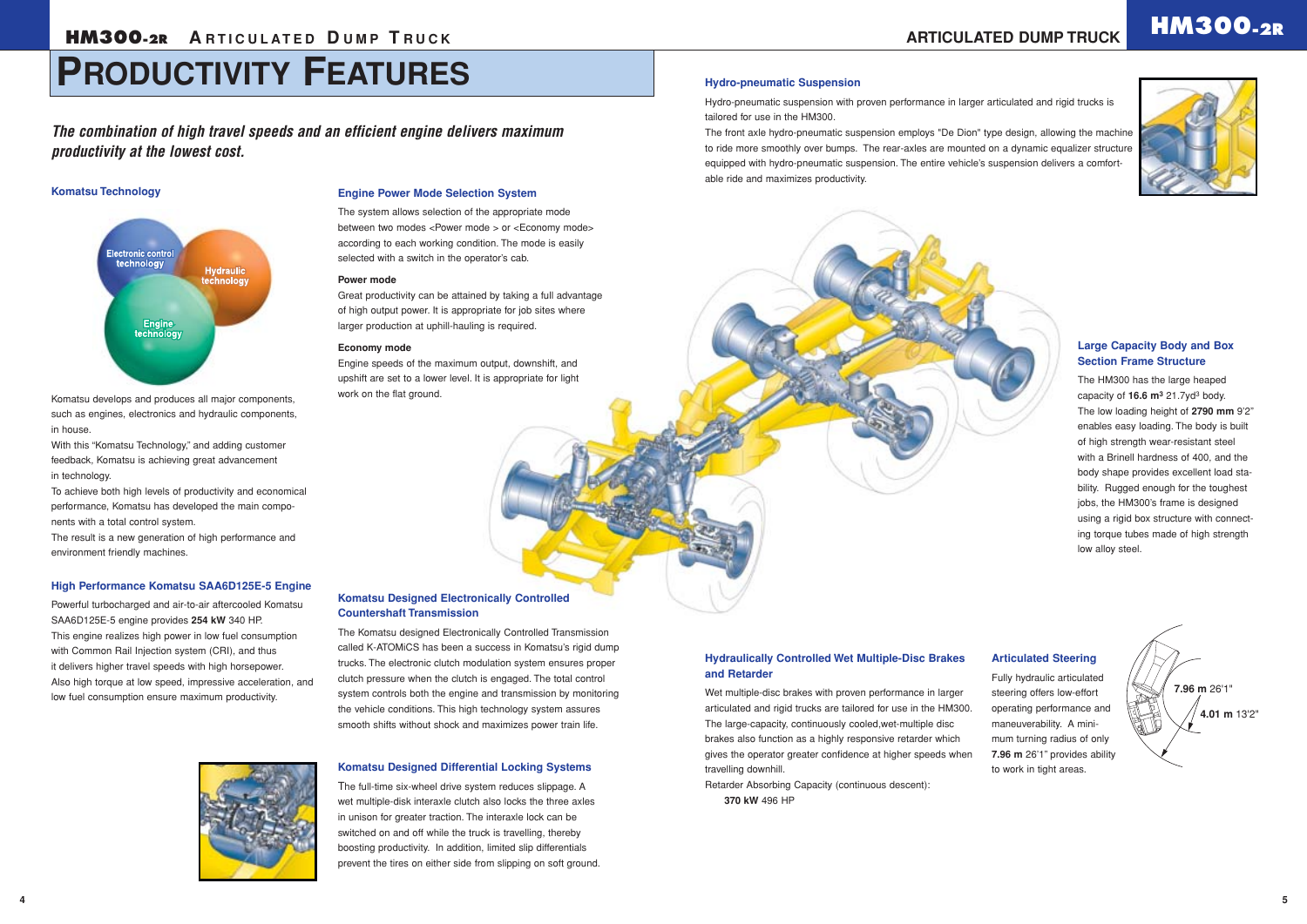## **OPERATOR ENVIRONMENT**



These structures conform to ISO 3471-1994 standard.

#### **Hydro-pneumatic Suspension for all Terrains**

The hydro-pneumatic suspension assures a comfortable ride even over rough terrain and ensures maximum productivity and operator confidence.

#### **Viscous Cab Mounts**

Viscous mounts reduce the noise transmitted to the cab and achieve a quiet 76 dB(A) noise level





#### **Air Suspension Seat is Standard**

The air suspension, fabric-covered seat which is adjustable to the operator's weight is provided as standard. The air suspension seat dampens vibrations transmitted from the machine and reduces operator fatigue as well as holding the operator securely to assure confident operation.

#### **Electric Body Dump Control**

The low effort lever makes dumping easier than ever.

#### **Supplementary Steering and Secondary Brakes**

Supplementary steering and secondary brakes are standard features.

Steering: ISO 5010-1992, SAE J1511 Brakes: ISO 3450-1996

#### **Low-noise Designed Cab**

Integrated cab and floor provide airtight cab. Engine room is also sealed. The low noise and sound insulated muffler /exhaust pipe contribute to reducing sound levels. All these together offer a quiet and comfortable operator environment.

#### **Wide, Spacious Cab with Excellent Visibility**

The wide cab provides a comfortable space for the operator and a full size buddy seat. Large electrically operated window and the operator's seat positioned to the left side ensures superior visibility.

#### **Ergonomically Designed Cab**

The ergonomically designed operator's compartment makes it very easy and comfortable for the operator to use all the controls. The result is more confident operation by operators and greater productivity.

The front under view mirrors are increased to three from one, and the rear view mirrors increased to four from two.

Newly employed laminated glass in the windshield assures safe operation. In addition, electric heated rear window facilitates defrosting.



#### **Easy-to-See Instrument Panel**

The instrument panel makes it easy to monitor critical machine functions. In addition, a caution light warns the operator of any problems that may occur. This Komatsu on-board monitoring system makes the machine very friendly and easy to service.

#### **Steering Wheel and Pedals**

Low effort pedals reduce operator fatigue when working continuously for long periods. The tiltable, telescoping steering column enables operators to maintain the optimum driving position at all times.

*Komatsu has developed a state-of-the-art, wide comfortable cab. The low level of vibration and noise ensure maximum productivity from the operator.*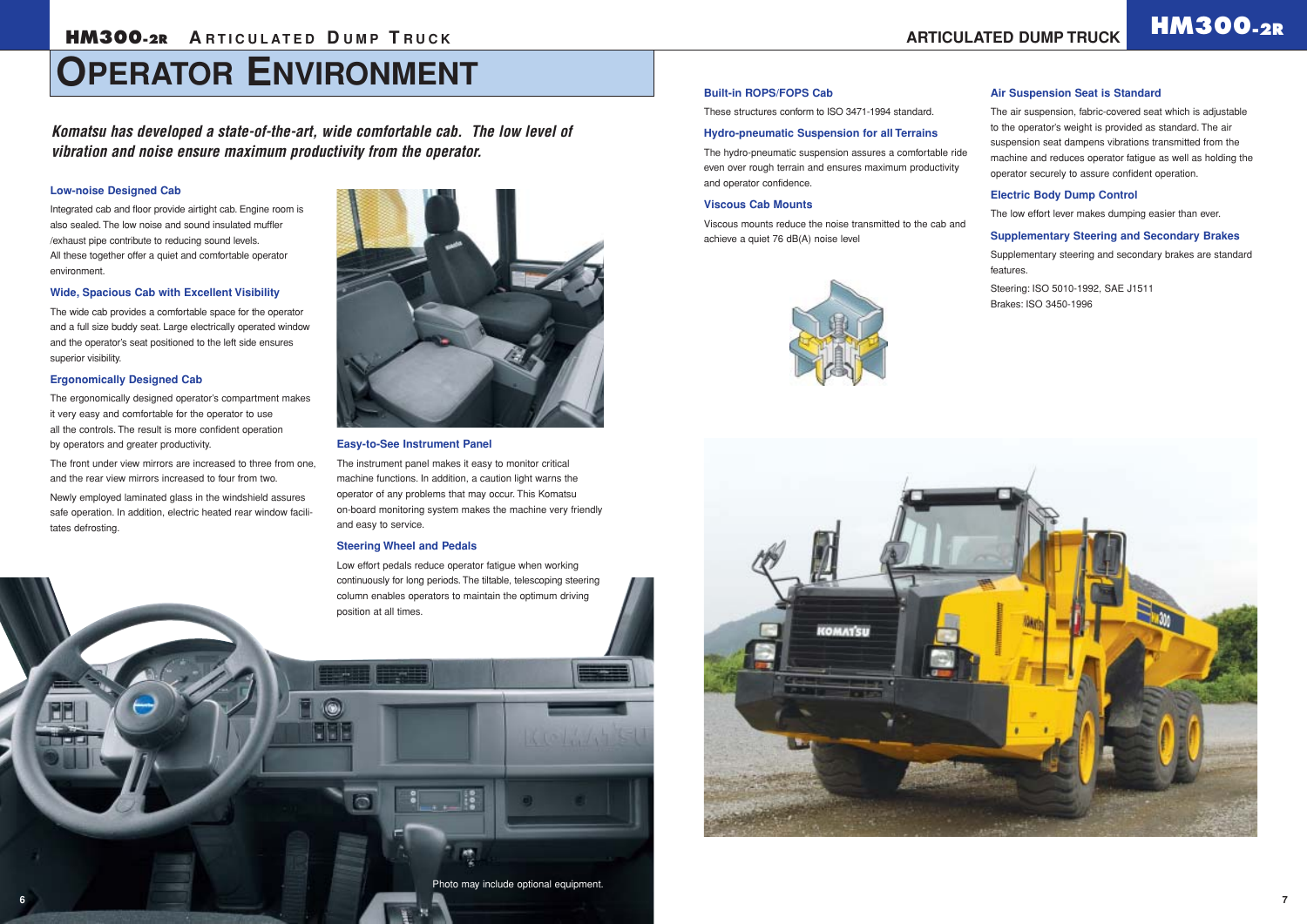## **EASY MAINTENANCE**

## **HM300-2R HM300-2R <sup>A</sup> <sup>R</sup> TICULATED <sup>D</sup> UMP <sup>T</sup> <sup>R</sup> UCK ARTICULATED DUMP TRUCK**

## **SPECIFICATIONS**

## **AXLES**

| Full time all wheel drive with limited slip differential in all axles. |  |
|------------------------------------------------------------------------|--|
| Ratios:                                                                |  |
|                                                                        |  |
|                                                                        |  |

| Torque converter 3-elements, 1-stage, 2-phase                |
|--------------------------------------------------------------|
| Transmission Full-automatic, counter-shaft type              |
|                                                              |
|                                                              |
|                                                              |
| direct drive in 1st lockup and all higher gears              |
| Reverse. Torque converter drive and direct drive in all gear |
| Shift control Electronic shift control with automatic        |
| clutch modulation in all gear                                |
| Maximum travel speed 58.6 km/h 36.4 mph                      |

### **SUSPENSION SYSTEM**

| and rubber suspension system |
|------------------------------|

| <b>ENGINE</b>                                                                                                                                                                                                                                             | <b>MAIN FRAME</b>                                                                                                   |
|-----------------------------------------------------------------------------------------------------------------------------------------------------------------------------------------------------------------------------------------------------------|---------------------------------------------------------------------------------------------------------------------|
| Type  Water-cooled, 4-cycle                                                                                                                                                                                                                               | Type  Articulated type, box-sectioned<br>construction on front and rear<br>Connected by strong torque tubes.        |
| Horsepower                                                                                                                                                                                                                                                | <b>BODY</b>                                                                                                         |
| ISO 9249 / SAE J1349 Net 246 kW 329 HP<br>Lubrication system                                                                                                                                                                                              | Capacity:<br>Struck  12.9 m <sup>3</sup> 16.9 yd <sup>3</sup><br>high tensile strength steel<br>Material thickness: |
| Air cleaner. Dry type with double elements and<br>precleaner (cyclonpack type), plus dust indicator                                                                                                                                                       | Target area<br>(inside length x width) 5240 mm x 2685 mm 17'2" x 8'10"                                              |
| <b>TRANSMISSION</b>                                                                                                                                                                                                                                       | <b>HYDRAULIC SYSTEM</b>                                                                                             |
| Torque converter 3-elements, 1-stage, 2-phase<br>Transmission Full-automatic, counter-shaft type<br>Speed range 6 speeds forward and 2 reverse                                                                                                            | Relief pressure 20.6 MPa 210 kg/cm <sup>2</sup> 2,990 psi                                                           |
| direct drive in 1st lockup and all higher gears<br>Reverse. Torque converter drive and direct drive in all gear<br>Shift control Electronic shift control with automatic<br>clutch modulation in all gear<br>$586$ km/h $364$ mph<br>Mayimum travel sneed | <b>TICAB</b><br>Dimensions comply with ISO 3471 ROPS (Roll-Over Protective                                          |

## **STEERING SYSTEM**

| Type  Articulated type, fully hydraulic power steering                                 |                      |
|----------------------------------------------------------------------------------------|----------------------|
| with two double-acting cylinders                                                       |                      |
| Supplementary steering Automatically actuated,                                         |                      |
|                                                                                        | electrically powered |
| Minimum turning radius, wall to wall $\ldots \ldots \ldots \ldots \ldots$ 7.96 m 26'1" |                      |
|                                                                                        |                      |

## **BRAKES**

| Service brakes Full-hydraulic control, oil-cooled      |
|--------------------------------------------------------|
| multiple-disc type on front and center axles           |
| Parking brake  Spring applied, caliper disc type       |
| Retarder. Front and center axle brakes act as retarder |

|  | <b>POLOGY WEIGHT (APPROXIMATE)</b> |
|--|------------------------------------|
|--|------------------------------------|

| Empty weight 24,040 kg 53,000 lb |  |
|----------------------------------|--|
|                                  |  |
| Weight distribution:             |  |
|                                  |  |
|                                  |  |
|                                  |  |
|                                  |  |
|                                  |  |
|                                  |  |
|                                  |  |

Structure) standards



 $\mathbb{E}^{\text{MSE}}_{\text{Higgs}}$ 

 $\overline{4}$ 

Standard tire. . . . . . . . . . . . . . . . . . . . . . . . . . . . . . . . . . . . 23.5 R25

|  | <b>THE SERVICE REFILL CAPACITIES</b> | Fuel tank384 Itr. 101.5 U.S. Gal |
|--|--------------------------------------|----------------------------------|

#### **Tiltable Cab**

The cab can be tilted rearward 32 degrees to provide easy maintenance/service for the engine and transmission.

Note: An external hydraulic pump is required to tilt the cab or a service crane can be used after easily removing only eight bolts...



*The HM300-2R has been designed to keep service time down and productivity up by reduced number of grease points, easy access to filters, and longer intervals between oil changes.*

#### **Fewer Grease Points**

The number of grease points are minimized by using maintenance-free rubber bushings.

#### **Guards**

The following guards are provided as standard:

- Protective grille for rear window
- Engine underguard
- Heavy duty transmission underguard
- Propeller shaft guards
- Exhaust thermal guard
- Fire prevention covers



#### **Extended Service Intervals**

In order to minimize operating costs, service intervals have been extended:

- Engine oil 500 hours
- Transmission oil 1000 hours
- Engine oil filter 500 hours
- Transmission oil filters 1000 hours